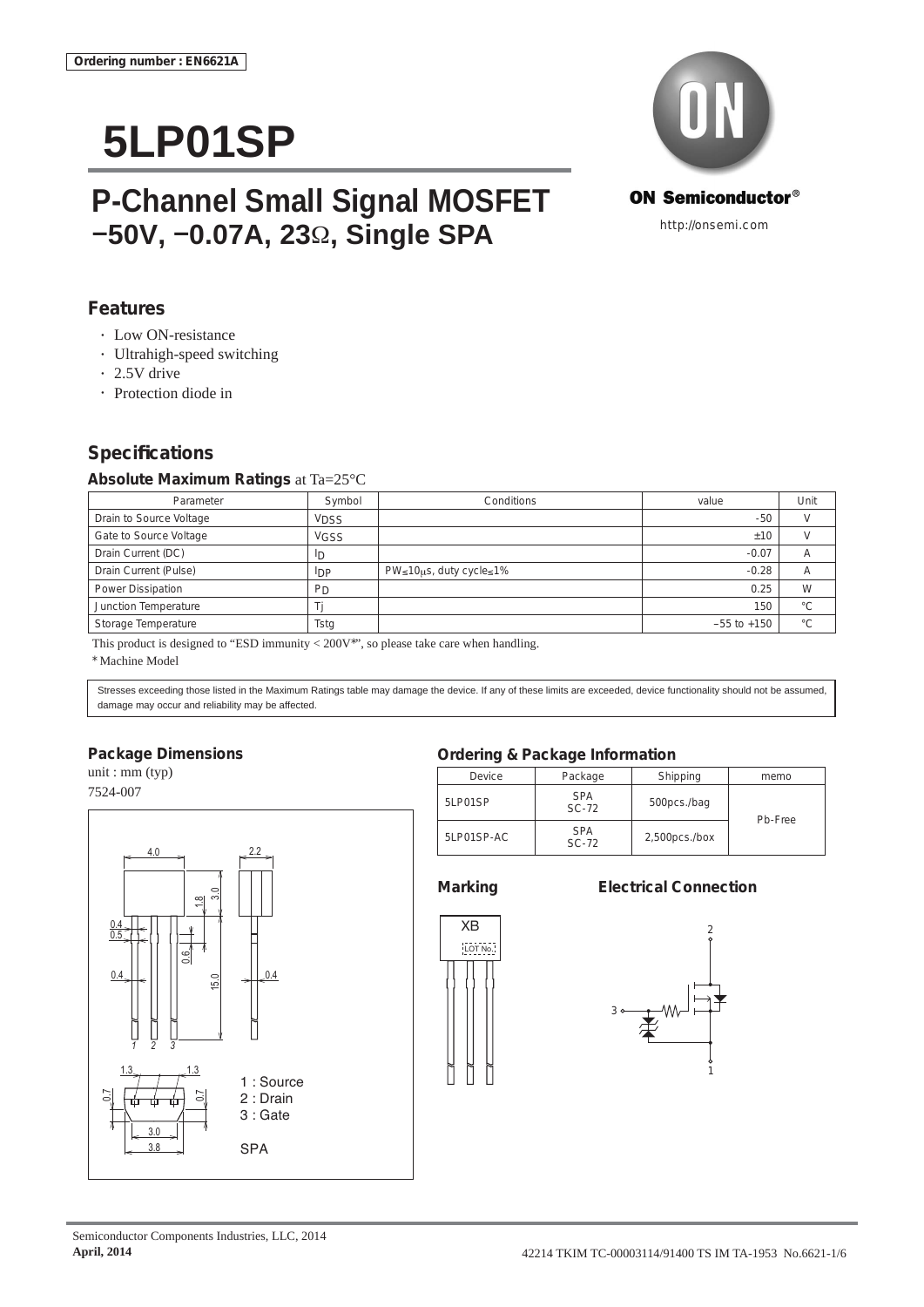### **Electrical Characteristics** at Ta=25°C

| Parameter                                  | Symbol                   | Conditions                                          | Value  |      |        | Unit     |
|--------------------------------------------|--------------------------|-----------------------------------------------------|--------|------|--------|----------|
|                                            |                          |                                                     | min    | typ  | max    |          |
| Drain to Source Breakdown Voltage          | V(BR)DSS                 | $I_D = -1mA$ , $VGS = 0V$                           | $-50$  |      |        | $\vee$   |
| Zero-Gate Voltage Drain Current            | <b>IDSS</b>              | $VDS = -50V$ , $VGS = 0V$                           |        |      | 10     | μA       |
| Gate to Source Leakage Current             | <b>IGSS</b>              | $VGS = \pm 8V$ , $VDS = 0V$                         |        |      | ±10    | μA       |
| Gate Threshold Voltage                     | $V$ <sub>GS</sub> $(th)$ | $V_{DS} = -10V$ , $I_{D} = -100\mu A$               | $-0.4$ |      | $-1.4$ | $\vee$   |
| Forward Transconductance                   | 9FS                      | $VDS = -10V$ , $Ip = -40mA$                         | 70     | 100  |        | mS       |
| Static Drain to Source On-State Resistance | RDS(0n)1                 | $I_D = -40mA$ , $VGS = -4V$                         |        | 18   | 23     | Ω        |
|                                            | RDS(0n)2                 | $I_D = -20mA, V_{GS} = -2.5V$                       |        | 20   | 28     | $\Omega$ |
|                                            | RDS(0n)3                 | $I_D = -5mA, VGS = -1.5V$                           |        | 30   | 60     | $\Omega$ |
| Input Capacitance                          | Ciss                     | $VDS = -10V$ , $f = 1MHz$                           |        | 7.4  |        | pF       |
| Output Capacitance                         | Coss                     |                                                     |        | 4.2  |        | pF       |
| Reverse Transfer Capacitance               | Crss                     |                                                     |        | 1.3  |        | pF       |
| Turn-ON Delay Time                         | t <sub>d</sub> (on)      | See specified Test Circuit.                         |        | 20   |        | ns       |
| <b>Rise Time</b>                           | tr                       |                                                     |        | 35   |        | ns       |
| Turn-OFF Delay Time                        | $t_d$ (off)              |                                                     |        | 160  |        | ns       |
| Fall Time                                  | tf                       |                                                     |        | 150  |        | ns       |
| <b>Total Gate Charge</b>                   | Qg                       | $V_{DS} = -10V$ , $V_{GS} = -10V$ , $I_{D} = -70mA$ |        | 1.40 |        | nC       |
| Gate to Source Charge                      | Qgs                      |                                                     |        | 0.16 |        | nC       |
| Gate to Drain "Miller" Charge              | Qgd                      |                                                     |        | 0.23 |        | nC       |
| Forward Diode Voltage                      | <b>V<sub>SD</sub></b>    | $Is = -70mA, VGS = 0V$                              |        | 0.85 | 1.2    | V        |

Product parametric performance is indicated in the Electrical Characteristics for the listed test conditions, unless otherwise noted. Product performance may not be indicated by the Electrical Characteristics if operated under different conditions.

### **Switching Time Test Circuit**

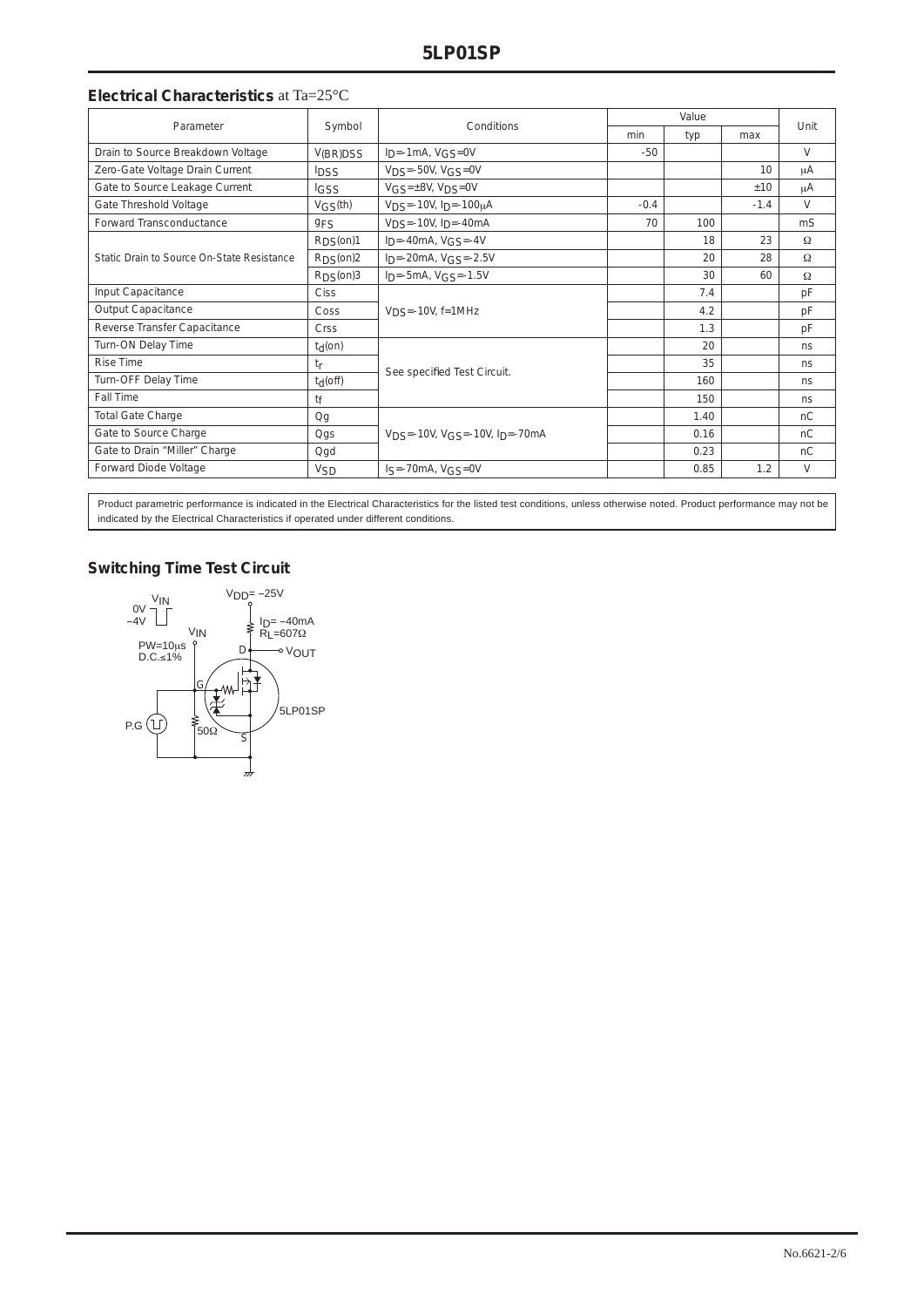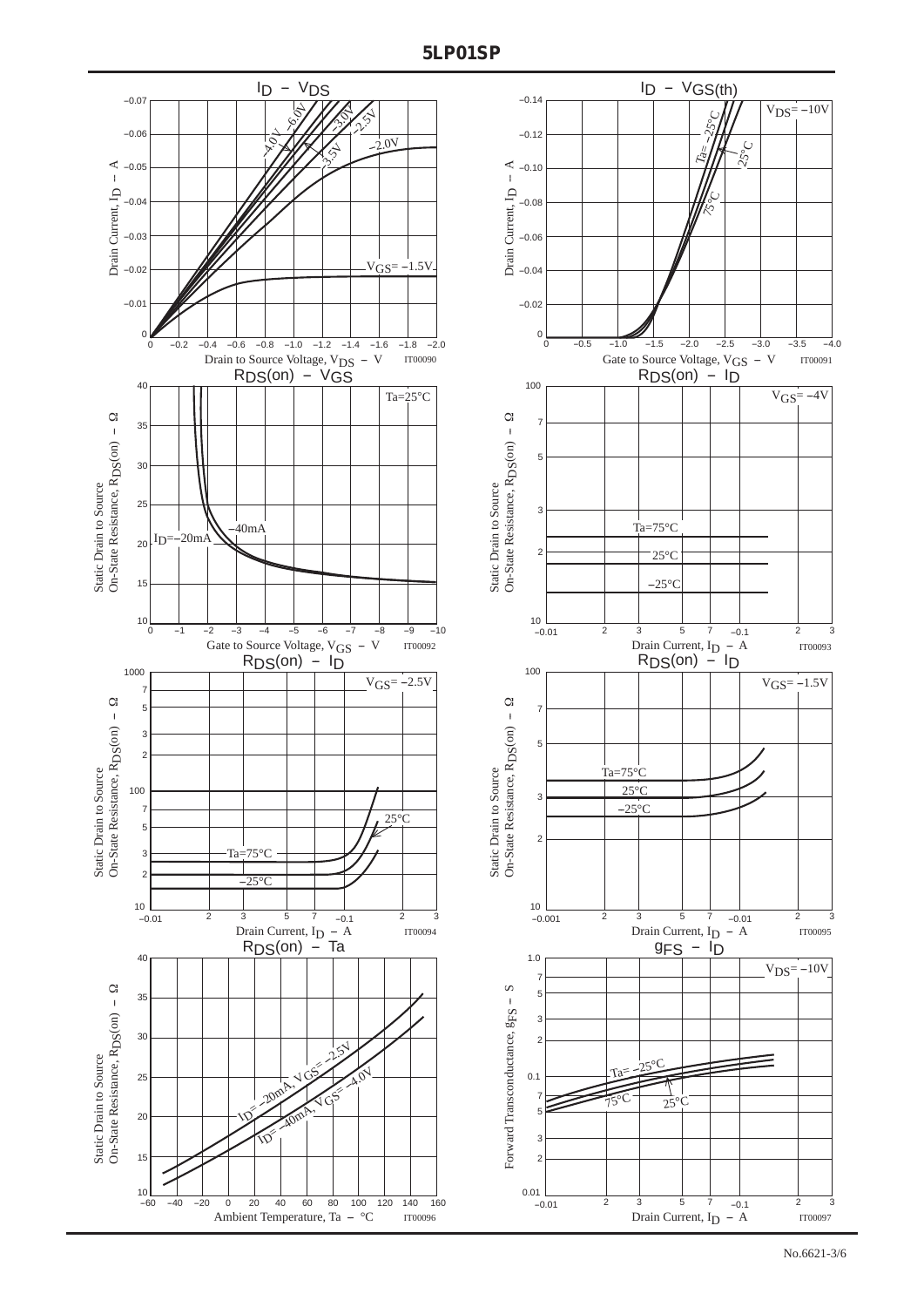

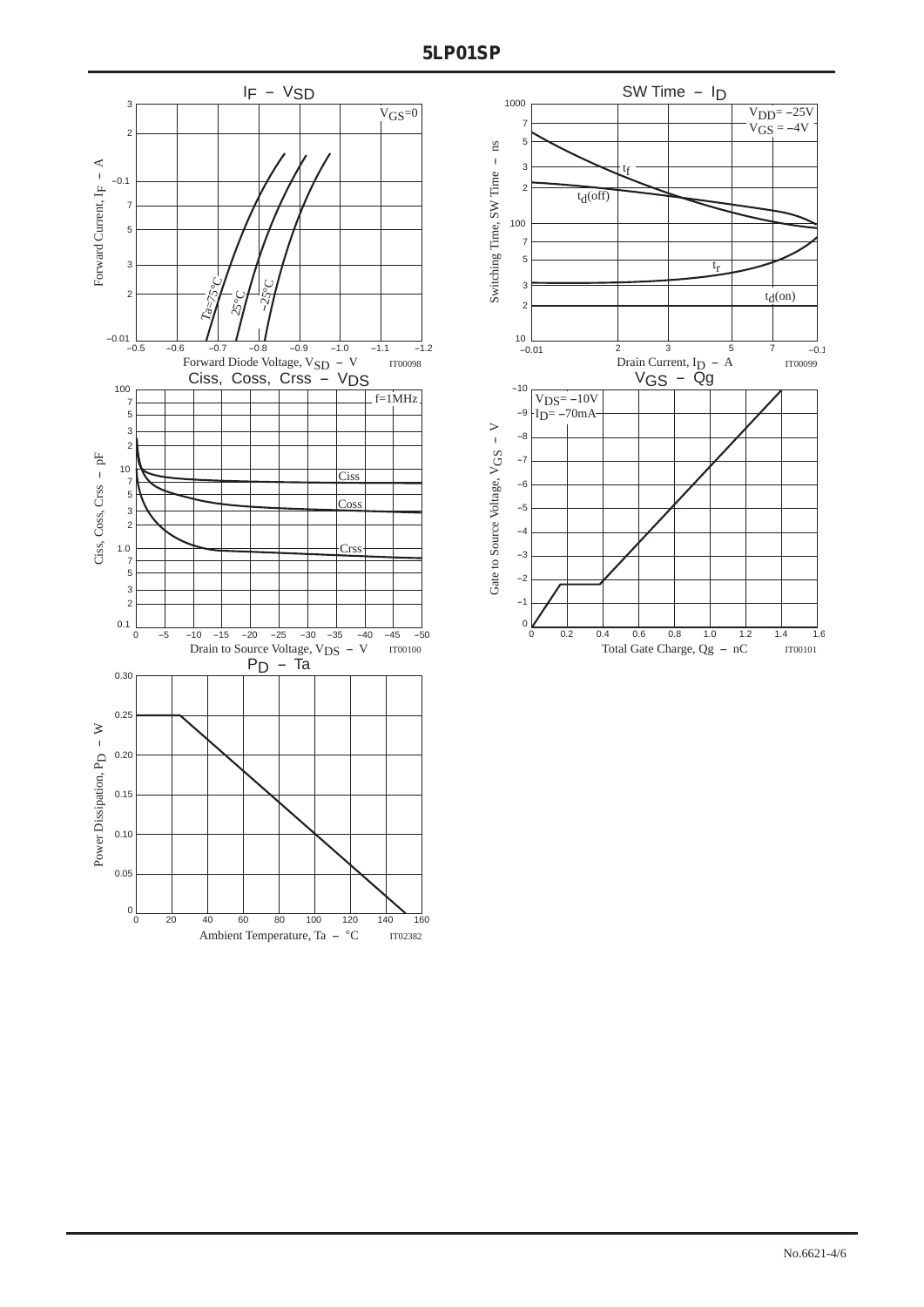### **Outline Drawing** 5LP01SP-AC